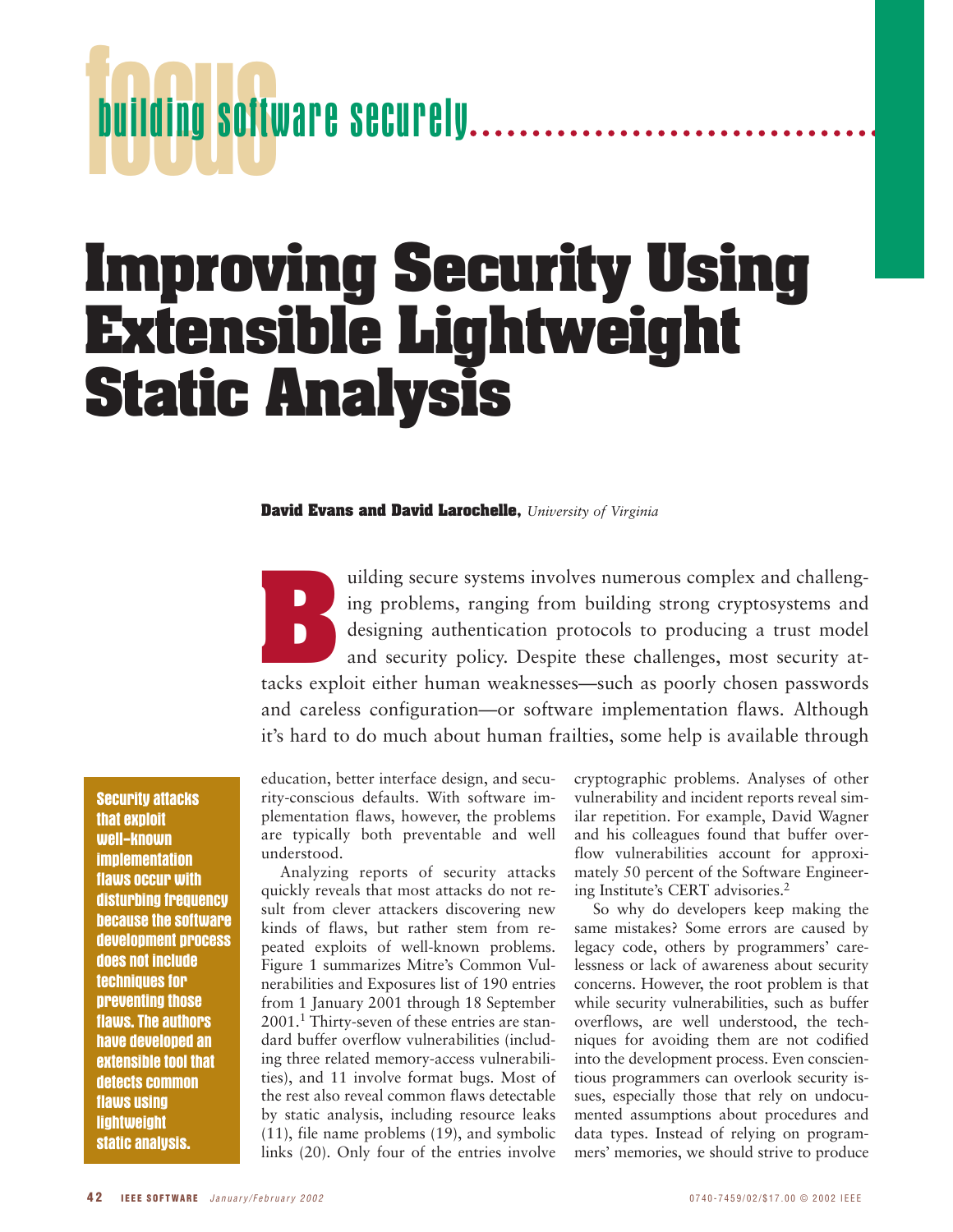tools that codify what is known about common security vulnerabilities and integrate it directly into the development process.

This article describes a way to codify that knowledge. We describe Splint, a tool that uses lightweight static analysis to detect likely vulnerabilities in programs. Splint's analyses are similar to those done by a compiler. Hence, they are efficient and scalable, but they can detect a wide range of implementation flaws by exploiting annotations added to programs.

# **Mitigating software vulnerabilities**

*"Our recommendation now is the same as our recommendation a month ago, if you haven't patched your software, do so now." —Scott Culp, security program manager for Microsoft's security response center*

In this quotation, Culp is commenting on the Internet Information Server's buffer overflow vulnerability that was exploited by the Code Red worm to acquire over 300,000 zombie machines for launching a denial-of-service attack on the White House Web site. The quotation suggests one way to deal with security vulnerabilities: wait until the bugs are exploited by an attacker, produce a patch that you hope fixes the problem without introducing new bugs, and whine when system administrators don't install patches quickly enough. Not surprisingly, this approach has proven largely ineffective.

We can group more promising approaches for reducing software flaw damage into two categories: mitigate the damage flaws can cause, or eliminate flaws before the software is deployed.

# **Limiting damage**

Techniques that limit security risks from software flaws include modifying program binaries to insert runtime checks or running applications in restricted environments to limit what they may do.<sup>3,4</sup> Other projects have developed safe libraries<sup>5</sup> and compiler modifications<sup>6</sup> specifically for addressing classes of buffer overflow vulnerabilities. These approaches all reduce the risk of security vulnerabilities while requiring only minimal extra work from application developers.

One disadvantage of runtime damagelimitation approaches is that they increase performance overhead. More importantly,



**Figure 1. Common Vulnerabilities and Exposures list for the first nine months of 2001. Most of the entries are common flaws detectable by static analysis, including 37 buffer overflow vulnerabilities.**

such approaches do not eliminate the flaw but simply replace it with a denial-of-service vulnerability. Recovering from a detected problem typically requires terminating the program. Hence, although security-sensitive applications should use damage-limitation techniques, the approach should not supplant techniques for eliminating flaws.

# **Eliminating flaws**

Techniques to detect and correct software flaws include human code reviews, testing, and static analysis. Human code reviews are time-consuming and expensive but can find conceptual problems that are impossible to find automatically. However, even extraordinarily thorough people are likely to overlook more mundane problems. Code reviews depend on the expertise of the human reviewers, whereas automated techniques can benefit from expert knowledge codified in tools. Testing is typically ineffective for finding security vulnerabilities. Attackers attempt to exploit weaknesses that system designers did not consider, and standard testing is unlikely to uncover such weaknesses.

Static analysis techniques take a different approach. Rather than observe program executions, they analyze source code directly. Thus, using static analysis lets us make claims about all possible program executions rather than just the test-case execution. From a security viewpoint, this is a significant advantage.

There are a range of static analysis techniques, offering tradeoffs between the re-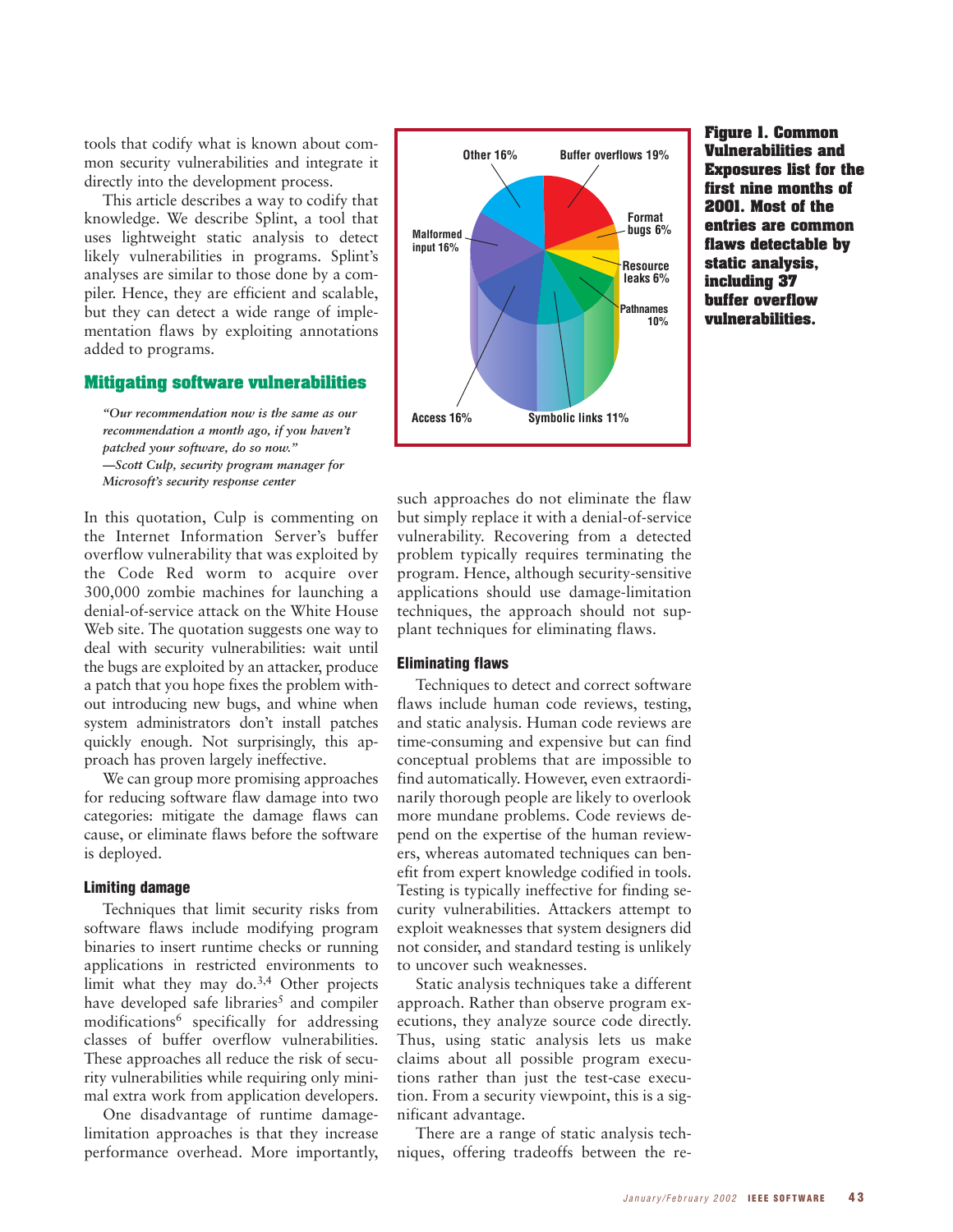**Splint finds potential vulnerabilities by checking to see that source code is consistent with the properties implied by annotations.**

quired effort and analysis complexity. At the low-effort end are standard compilers, which perform type checking and other simple program analyses. At the other extreme, full program verifiers attempt to prove complex properties about programs. They typically require a complete formal specification and use automated theorem provers. These techniques have been effective but are almost always too expensive and cumbersome to use on even security-critical programs.

### **Our approach**

We use lightweight static analysis techniques that require incrementally more effort than using a compiler but a fraction of the effort required for full program verification. This requires certain compromises. In particular, we use heuristics to assist in the analysis. Our design criteria eschew theoretical claims in favor of useful results.

Detecting likely vulnerabilities in real programs depends on making compromises that increase the class of properties that can be checked while sacrificing soundness and completeness. This means that our checker will sometimes generate false warnings and sometimes miss real problems, but our goal is to create a tool that produces useful results for real programs with a reasonable effort.

# **Splint overview**

Splint (previously known as LCLint) is a lightweight static analysis tool for ANSI C. Here, we describe Splint, version 3.0.1, which is available as source code and binaries for several platforms under GPL from www.splint.org.

We designed Splint to be as fast and easy to use as a compiler. It can do checking no compiler can do, however, by exploiting annotations added to libraries and programs that document assumptions and intents. Splint finds potential vulnerabilities by checking to see that source code is consistent with the properties implied by annotations.

# **Annotations**

We denote annotations using stylized C comments identified by an @ character following the /\* comment marker. We associate annotations syntactically with function parameters and return values, global variables, and structure fields.

The annotation /\*@notnull@\*/, for ex-

ample, can be used syntactically like a type qualifier. In a parameter declaration, the notnull annotation documents an assumption that the value passed for this parameter is not NULL. Given this, Splint reports a warning for any call site where the actual parameter might be NULL. In checking the function's implementation, Splint assumes that the notnull-annotated parameter's initial value is not NULL. On a return value declaration, a notnull annotation would indicate that the function never returns NULL. Splint would then report a warning for any return path that might return NULL, and would check the callsite assuming the function result is never NULL. In a global variable declaration, a notnull annotation indicates that the variable's value will not be NULL at an interface point that is, it might be NULL within the function's body but would not be NULL at a call site or return point. Failure to handle possible NULL return values is unlikely to be detected in normal testing, but is often exploited by denial of service attacks.

Annotations can also document assumptions over an object's lifetime. For example, we use the only annotation on a pointer reference to indicate that the reference is the sole long-lived reference to its target storage (there might also be temporary local aliases). An only annotation implies an obligation to release storage. The system does this either by passing the object as a parameter annotated with only, returning the object as a result annotated with only or assigning the object to an external reference annotated with only. Each of these options transfers the obligation to some other reference. For example, the library storage allocator malloc is annotated with only on its result, and the deallocator free also takes an only parameter. Hence, one way to satisfy the obligation to release malloc's storage is to pass it to free.

Splint reports a warning for any code path that fails to satisfy the storage-release obligation, because it causes a memory leak. Although memory leaks do not typically constitute a direct security threat, attackers can exploit them to increase a denial-of-service attack's effectiveness. In the first half of 2001, three of the Common Vulnerabilities and Exposures entries involved memory leaks (CVE-2001-0017, CVE-2001-0041 and CVE-2001- 0055). Some storage management can't be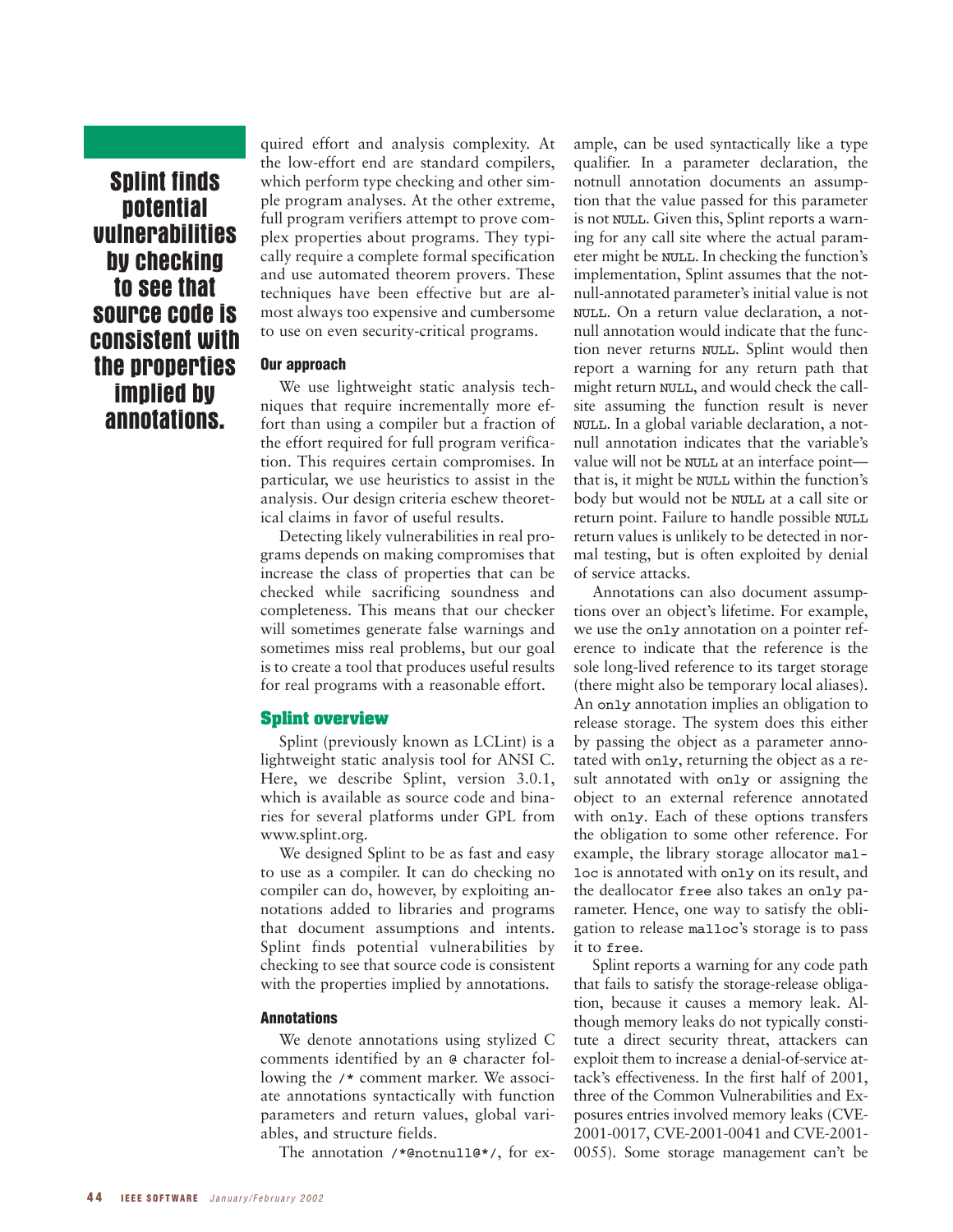modeled with only references, as the programs must share references across procedure and structure boundaries. To contend with this, Splint provides annotations for describing different storage management models.7

# **Analysis**

There are both theoretical and practical limits to what we can analyze statically. Precise analysis of the most interesting properties of arbitrary C programs depends on several undecidable problems, including reachability and determining possible aliases.<sup>8</sup> Given this, we could either limit our checking to issues like type checking, which do not depend on solving undecidable problems, or admit to some imprecision in our results. Because our goal is to do as much useful checking as possible, we allow checking that is both unsound and incomplete. Splint thus produces both false positives and false negatives. We intend the warnings to be as useful as possible to programmers but offer no guarantee that all messages indicate real bugs or that all bugs will be found. We also make it easy for users to configure checking to suppress particular messages and weaken or strengthen checking assumptions.

With static analysis, designers face a tradeoff between precision and scalability. To make our analysis fast and scalable to large programs, we made certain compromises. The most important is to limit our analysis to data flow within procedure bodies. Splint analyzes procedure calls using information from annotations that describes preconditions and postconditions. We made another compromise between flow-sensitive analysis, which considers all program paths, and flowinsensitive analysis, which ignores control flow. Splint considers control-flow paths, but, to limit analysis path blowup, it merges possible paths at branch points. It analyzes loops using heuristics to recognize common idioms. This lets Splint correctly determine the number of iterations and bounds of many loops without requiring loop invariants or abstract evaluation. Splint's simplifying assumptions are sometimes wrong; this often reveals convoluted code that is a challenge for both humans and automated tools to analyze. Hence, we provide easy ways for programmers to customize checking behavior locally and suppress spurious warnings that result from imprecise analysis.

# **Buffer overflows**

Buffer overflow vulnerabilities are perhaps the single most important security problem of the past decade. The simplest buffer overflow attack, *stack smashing*, overwrites a buffer on the stack, replacing the return address. Thus, when the function returns, instead of jumping to the return address, control jumps to the address the attacker placed on the stack. The attacker can then execute arbitrary code. Buffer overflow attacks can also exploit buffers on the heap, but these are less common and harder to create.

C programs are particularly vulnerable to buffer overflow attacks. C was designed with an emphasis on performance and simplicity rather than security and reliability. It provides direct low-level memory access and pointer arithmetic without bounds checking. Worse, the ANSI C library provides unsafe functions—such as gets—that write an unbounded amount of user input into a fixedsize buffer without any bounds checking. Buffers stored on the stack are often passed to these functions. To exploit such vulnerabilities, an attacker merely enters an input larger than the buffer's size, encoding an attack program binary in the input.

Splint detects both stack and heap-based buffer overflow vulnerabilities. The simplest detection techniques just identify calls to often misused functions; more precise techniques depend on function descriptions and program-value analysis.

# **Use warnings**

The simplest way to detect possible buffer overflows is to produce a warning whenever the code uses library functions susceptible to buffer overflow vulnerabilities. The gets function is always vulnerable, so it seems reasonable for a static analysis tool to report all uses of gets. Other library functions, such as strcpy, can be used safely but are often the source of buffer overflow vulnerabilities. Splint provides the annotation warn *flag-specifier message*, which precedes a declaration to indicate that declarator use should produce a warning. For example, the Splint library declares gets with

/\*@warn bufferoverflowhigh "Use of gets leads to … "@\*/ **Buffer overflow vulnerabilities are perhaps the single most important security problem of the past decade.**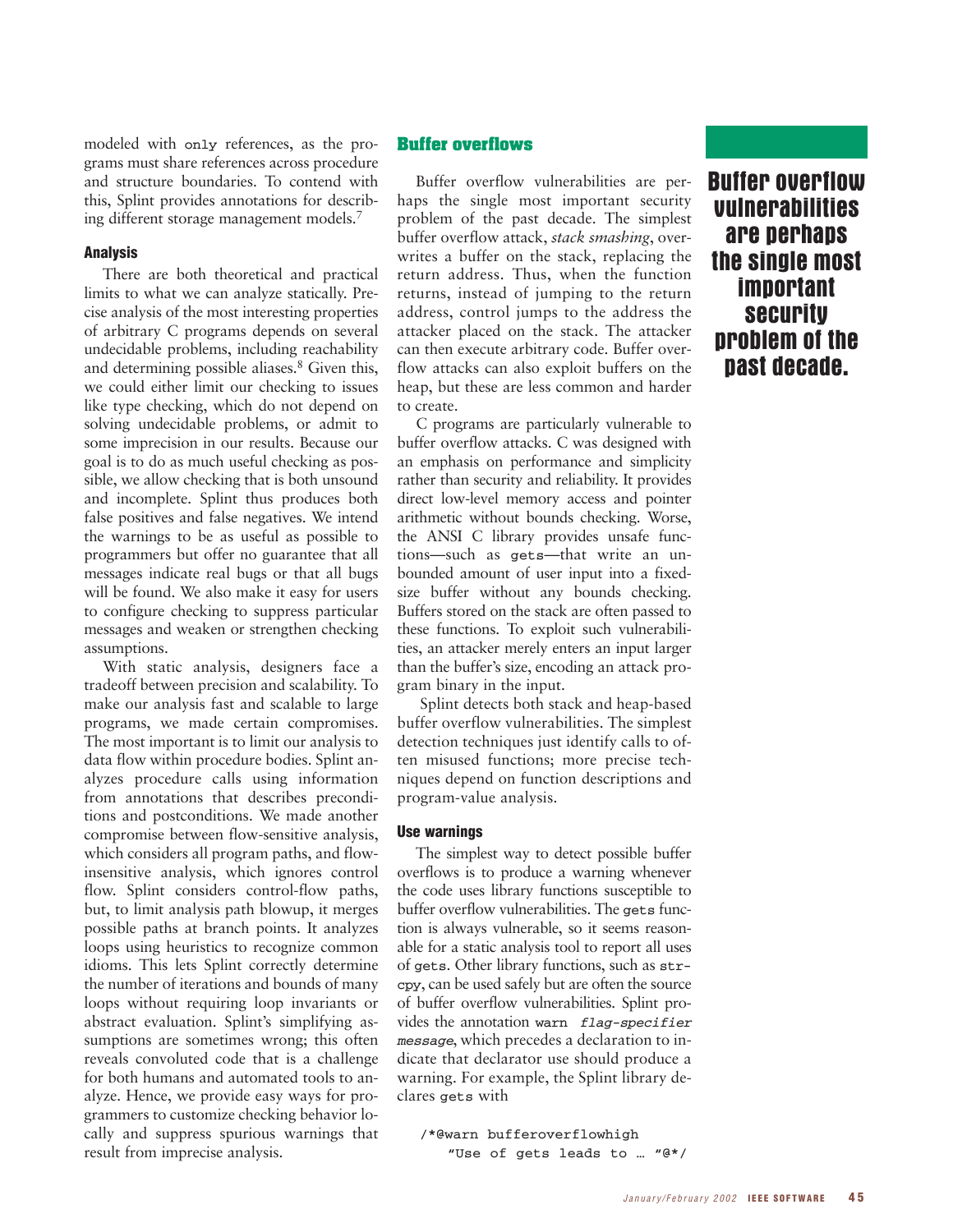# **Splint resolves preconditions using postconditions from previous statements and any annotated preconditions for the function.**

to indicate that Splint should issue a warning message whenever gets is used and the bufferoverflowhigh flag is set.

Several security scanning tools provide similar functionality, including Flawfinder (www. dwheeler.com/flawfinder), ITS4,<sup>9</sup> and the Rough Auditing Tool for Security (www. securesw.com/rats). Unlike Splint, however, these tools use lexical analysis instead of parsing the code. This means they will report spurious warnings if the names of the vulnerable functions are used in other ways (for example, as local variables).

The main limitation of use warnings is that they are so imprecise. They alert humans to possibly dangerous code but provide no assistance in determining whether a particular use of a potentially dangerous function is safe. To improve the results, we need a more precise specification of how a function might be safely used, and a more precise analysis of program values.

# **Describing functions**

Consider the strcpy function: it takes two char \* parameters (s1 and s2) and copies the string that the second parameter points to into the buffer to which the first parameter points. A call to strcpy will overflow the buffer pointed to by the first parameter if that buffer is not large enough to hold the string pointed to by the second parameter. This property can be described by adding a *requires* clause to the declaration of strcpy: /\*@requires maxSet(s1)>= maxRead(s2) @\*/.

This precondition uses two buffer attribute annotations, maxSet and maxRead. The value of maxSet(*b*) is the highest integer *i* such that *b*[*i*] can be safely used as an lvalue (that is, on the left side of an assignment expression). The value of maxRead(*b*) is the highest integer *i* such that *b*[*i*] can be safely used as an rvalue. The *s*2 parameter also has a nullterminated annotation that indicates that it is a nullterminated character string. This implies that *s*2[*i*] must be a NUL character for some *i* <= maxRead(*s*2).

At a call site, Splint produces a warning if a precondition is not satisfied. Hence, a call strcpy (*s*, *t*) would produce a warning if Splint cannot determine that maxSet(*s*)>= maxRead(*t*). The warning would indicate that the buffer allocated for *s* might be overrun by the strcpy call.

# **Analyzing program values**

Splint analyzes a function body starting from the annotated preconditions and checks that the function implementation ensures the postconditions. It generates preconditions and postconditions at the expression level in the parse tree using internal rules or, in the case of function calls, annotated descriptions. For example, the declaration char buf[MAXSIZE] generates the postconditions maxSet (buf) =  $MAXSIZE - 1 and minSet(buf) = 0.$ 

Where the expression buf[*i*] is used as an lvalue, Splint generates the precondition maxSet(buf) >= *i*. All constraint variables also identify particular code locations. Because a variable's value can change, the analysis must distinguish between values at different code points.

Splint resolves preconditions using postconditions from previous statements and any annotated preconditions for the function. If it cannot resolve a generated precondition at the beginning of a function or satisfy a documented postcondition at the end, Splint issues a descriptive warning about the unsatisfied condition. Hence, for the buf[*i*] example above, Splint would produce a warning if it cannot determine that the value of *i* is between 0 and MAXSIZE – 1.

Splint propagates constraints across statements using an axiomatic semantics and simplifies constraints using constraint-specific algebraic rules, such as maxSet(*ptr* + *i*) = maxSet(*ptr*) - *i*.

To handle loops, we use heuristics that recognize common loop forms.10 Our experience indicates that a few heuristics can match many loops in real programs. This lets us effectively analyze loops without needing loop invariants or expensive analyses.

# **Extensible checking**

In addition to the built-in checks, Splint provides mechanisms for defining new checks and annotations to detect new vulnerabilities or violations of application-specific properties. A large class of useful checks can be described as constraints on attributes associated with program objects or the global execution state. Unlike types, however, the values of these attributes can change along an execution path.

Splint provides a general language that lets users define attributes associated with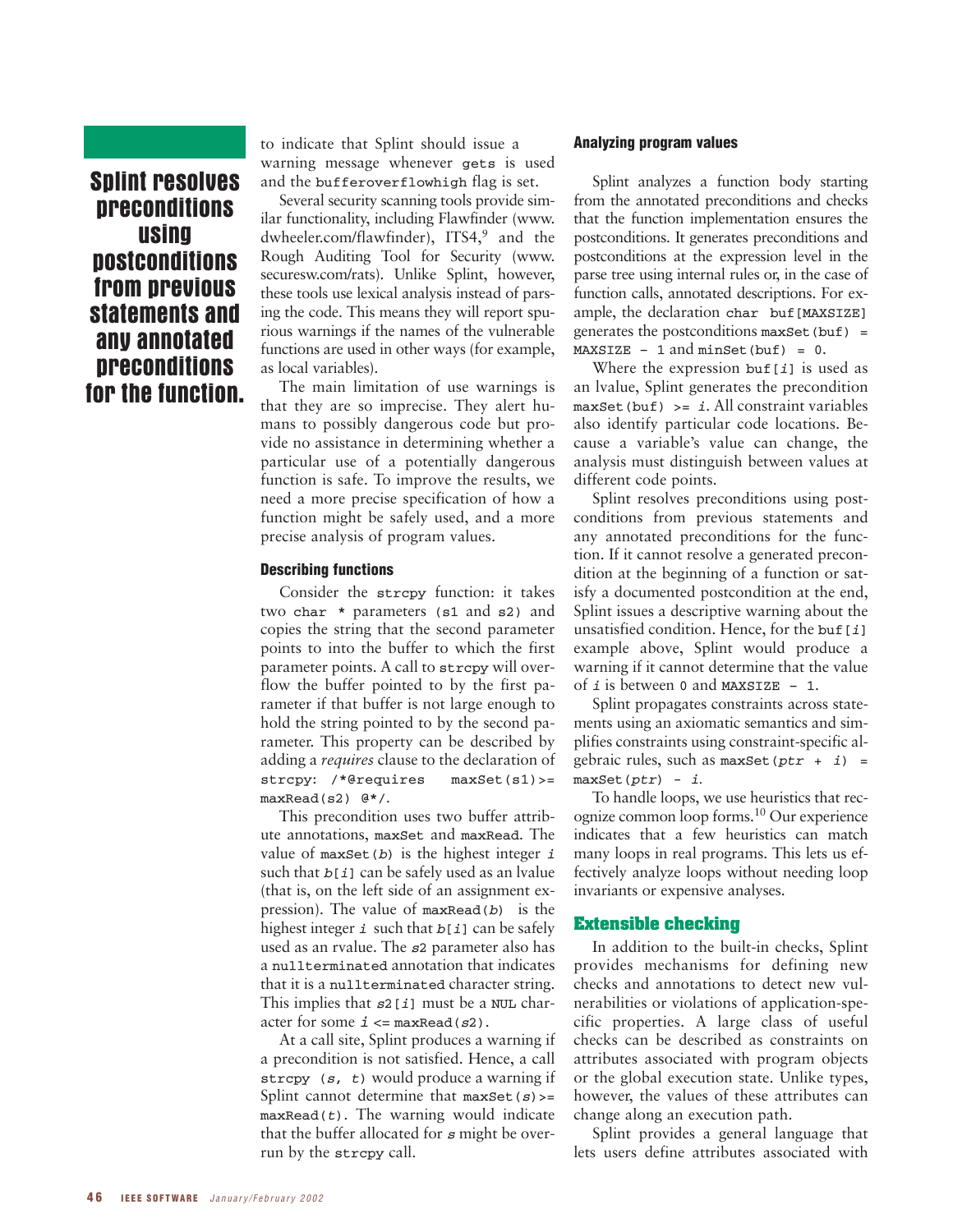**Figure 2. Definition of the taintedness attribute.**

```
attribute taintedness
  context reference char *
  oneof untainted, tainted
  annotations
    tainted reference ==> tainted
    untainted reference ==> untainted
  transfers
    tainted as untainted ==> error "Possibly tainted storage used as untainted."
  merge
    tainted + untainted ==> tainted
  defaults
    reference ==> tainted
    literal ==> untainted
    null ==> untainted
end
```
different kinds of program objects as well as rules that both constrain the values of attributes at interface points and specify how attributes change. The limited expressiveness of user attributes means that Splint can check user-defined properties efficiently. Because user-defined attribute checking is integrated with normal checking, Splint's analysis of user-defined attributes can take advantage of other analyses, such as alias and nullness analysis.

Next, we illustrate how user-defined checks can detect new vulnerabilities using a taintedness attribute to detect format bugs. We have also used extensible checking to detect misuses of files and sockets (such as failing to close a file or to reset a read/write file between certain operations) and incompatibilities between Unix and Win32.<sup>11</sup>

# **Detecting format bugs**

In June 2000, researchers discovered a new class of vulnerability: the *format bug*. 12 If an attacker can pass hostile input as the format string for a variable arguments routine such as printf, the attacker can write arbitrary values to memory and gain control over the host in a manner similar to a buffer overflow attack. The %n directive is particularly susceptible to attack, as it treats its corresponding argument as an int \*, and stores the number of bytes printed so far in that location.

A simple way to detect format vulnerabilities is to provide warnings for any format string that is unknown at compile time. If the +formatconst flag is set, Splint issues a warning at all callsites where a format string is not known at compile time. This can produce spurious messages, however, because there might be unknown format strings that are not vulnerable to hostile input.

A more precise way to detect format bugs is to only report warnings when the format string is derived from potentially malicious data (that is, when it comes from the user or external environment). Perl's taint option $13$ suggests a way to do this. The taint option, which is activated by running Perl with the -T flag, considers all user input as tainted and produces a runtime error, halting execution before a tainted value is used in an unsafe way. Untainted values can be derived from tainted input by using Perl's regular expression matching.

# **Taintedness attribute**

Splint can be used to detect possibly dangerous operations with tainted values at compile time. To accomplish this, we define a *taintedness* attribute associated with char \* objects and introduce the annotations tainted and untainted to indicate assumptions about the taintedness of a reference. Umesh Shankar and his colleagues used a similar approach.<sup>14</sup> Instead of using attributes with explicit rules, they used type qualifiers. This lets them take advantage of type theory, and, in particular, use wellknown type-inference algorithms to automatically infer the correct type qualifiers for many programs.

Splint's attributes are more flexible and expressive than type qualifiers. Figure 2 shows the complete attribute definition. The first three lines define the taintedness attribute associated with char \* objects, which can be in one of two states: untainted or tainted. The next clause specifies rules for transferring objects between references, for example, by passing a parameter or returning a result. The tainted as untainted ==> error rule directs Splint to report a warning when a tainted object is used where an untainted object is expected. This would oc-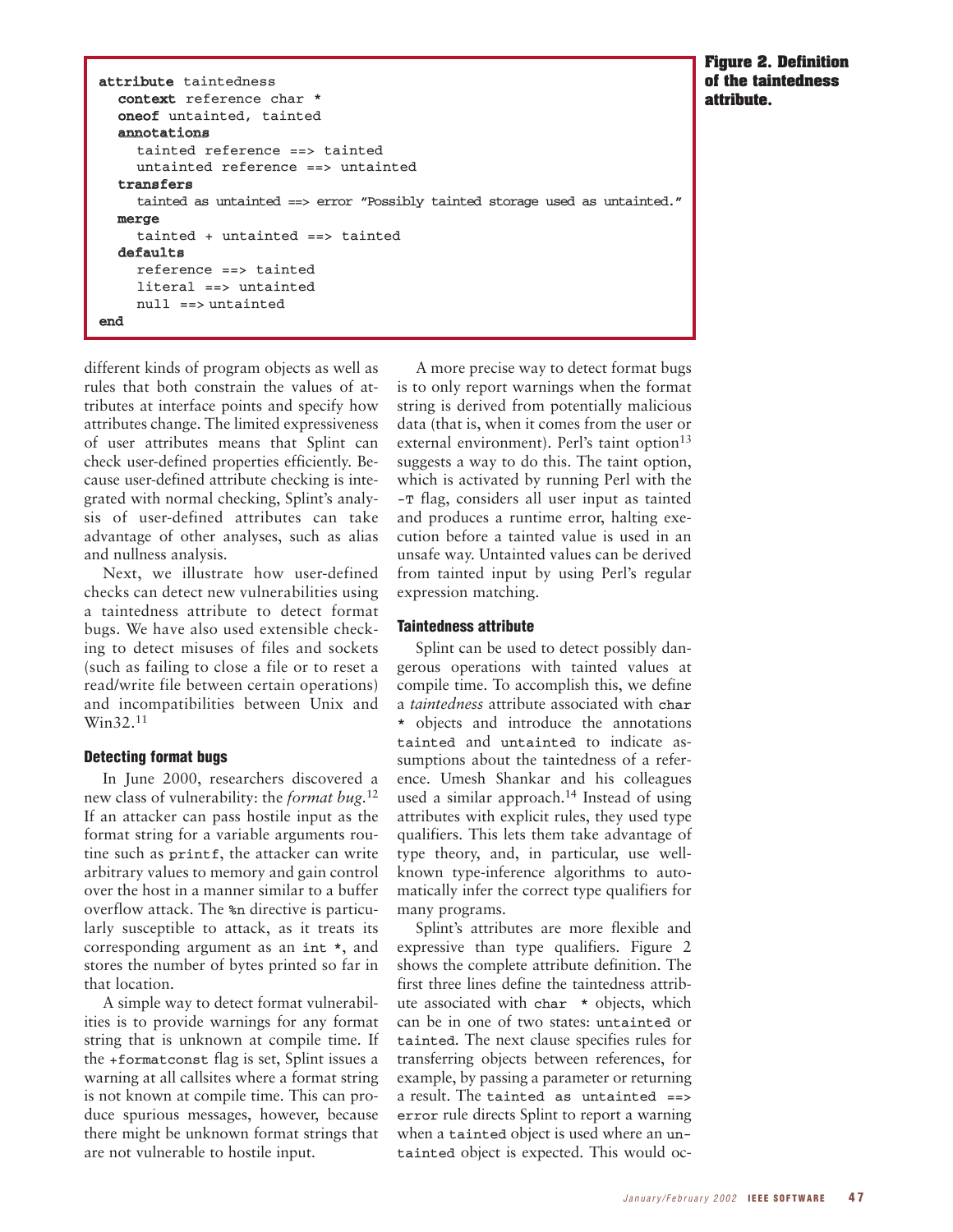# **Using Splint is an iterative process.**

cur if the system passed a tainted object as an untainted parameter or returned it as an untainted result. All other transfers (for example, untainted as tainted) are implicitly permitted and leave the transferred object in its original state.

Next, the merge clause indicates that combining tainted and untainted objects produces a tainted object. Thus, if a reference is tainted along one control path and untainted along another control path, checking assumes that it is tainted after the two branches merge. It is also used to merge taintedness states in function specifications (see the strcat example in the next section).

The annotations clause defines two annotations that programmers can use in declarations to document taintedness assumptions. In this case, the names of the annotations match the taintedness states. The final clause specifies default values used for declarators without taintedness annotations. We choose default values to make it easy to start checking an unannotated program. Here we assume unannotated references are possibly tainted and Splint will report a warning where unannotated references are passed to functions that require untainted parameters. The warnings indicate either a format bug in the code or a place where an untainted annotation should be added. Running Splint again after adding the annotation will propagate the newly documented assumption through the program.

# **Specifying library functions**

When the source code for library code is unavailable, we cannot rely on the default annotations because Splint needs the source code to detect inconsistencies. We must therefore provide annotated declarations that document taintedness assumptions for standard library functions. We do this by providing annotated declarations in the tainted.xh file. For example,

int printf (/\*@untainted@\*/ char \*fmt, ...);

indicates that the first argument to printf must be untainted. We can also use ensures clauses to indicate that a value is tainted after a call returns. For example, the first parameter to fgets is tainted after fgets returns:

```
char *fgets
   (/*@returned@*/ char *s, int n,
FILE *stream)
/*@ensures tainted s@*/ ;
```
The returned annotation on the parameter means that the return value aliases the storage passed as s, so the result is also tainted (Splint's alias analysis also uses this information).

We also must deal with functions that might take tainted or untainted objects, but where the final taintedness states of other parameters and results might depend on the parameters' initial taintedness states. For example, strcat is annotated this way:

```
char *strcat 
  (/*@returned@*/ char *s1, 
   char *s2)
 /*@ensures s1:taintedness =
   s1:taintedness | s2:taintedness@*/
```
Because the parameters lack annotations, they are implicitly tainted according to the default rules, and either untainted or tainted references can be passed as parameters to strcat. The ensures clause means that after strcat returns, the first parameter (and the result, because of the returned annotation on s1) will be tainted if either passed object was tainted. Splint merges the two taintedness states using the attribute definition rules—hence, if the s1 parameter is untainted and the s2 parameter is tainted, the result and first parameter will be tainted after strcat returns.

# **Experience**

Using Splint is an iterative process. First, we run Splint to produce warnings and then change either the code or the annotations accordingly. Next, we run Splint again to check the changes and propagate the newly documented assumptions. We continue this process until Splint issues no warnings. Because Splint checks approximately 1,000 lines per second, running Splint repeatedly is not burdensome.

Splint's predecessor, LCLint, has been used to detect a range of problems, including data hiding<sup>15</sup> and memory leaks, dead storage usage, and NULL dereferences<sup>7</sup> on programs comprising hundreds of thousands of lines of code. LCLint is widely used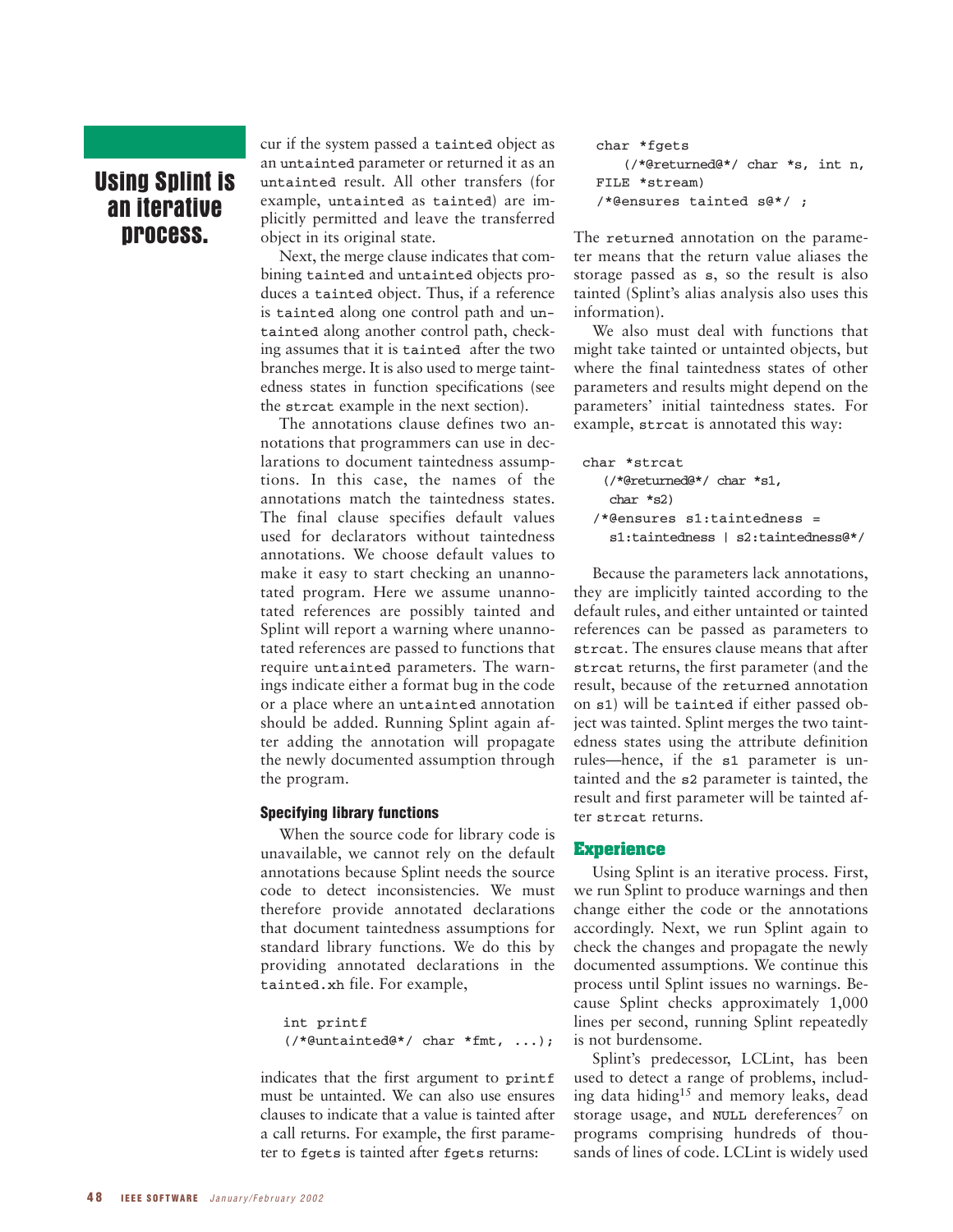# **Table 1**

# **False warnings checking wu-ftpd**

by working programmers, especially in the open-source development community.16,17

So far, our experience with buffer overflow checking and extensible checking is limited but encouraging. We have used Splint to detect both known and previously unknown buffer overflow vulnerabilities in wu-ftpd, a popular ftp server, and BIND, the libraries and tools that comprise the Domain Name System's reference implementation.

Here, we summarize our experience analyzing wu-ftpd version 2.5.0, a 20,000 line program with known (but not known specifically to the authors when the analysis was done) format and buffer overflow bugs. We detected the known flaws as well as finding some previously unknown flaws in wu-ftpd. It takes Splint less than four seconds to check all of wu-ftpd on a 1.2-GHz Athlon machine.

# **Format bugs**

Running Splint on wu-ftpd version 2.5.0 produced two warnings regarding taintedness. The first one was:

```
ftpd.c: (in function vreply)
ftpd.c:4608:69: Invalid transfer from implicitly
 tainted fmt to untainted (Possibly tainted 
 storage used as untainted.): 
    vsnprintf(..., fmt, ...)
 ftpd.c:4586:33: fmt becomes implicitly
    tainted
```
In tainted.xh, vsnprintf is declared with an untainted annotation on its format string parameter. The passed value, fmt, is a parameter to vreply, and hence it might be tainted according to the default rules. We added an untainted annotation to the fmt parameter declaration to document the assumption that an untainted value must be passed to vreply.

After adding the annotation, Splint reported three warnings for possibly tainted values passed to vreply in reply and lreply. We thus added three additional annotations. Running Splint again produced five warnings—three of which involved passing the global variable globerr as an untainted parameter. Adding an untainted annotation to the variable declaration directed Splint to ensure that globerr is never tainted at an interface point. The other warnings concerned possibly tainted values passed to lreply in

| <b>Cause</b>           | <b>Number</b> | <b>Percent</b> |
|------------------------|---------------|----------------|
| External assumptions   | 6             | 7.9            |
| Arithmetic limitations | 13            | 17.1           |
| Alias analysis         | 3             | 3.9            |
| Flow control           | 20            | 26.3           |
| Loop heuristics        | 10            | 13.2           |
| Other                  | 24            | 31.6           |
|                        |               |                |

site\_exec. Because these values were obtained from a remote user, they constituted a serious vulnerability (CVE-2000-0573).

The second message Splint produced in the first execution reported a similar invalid transfer in setproctitle. After adding an annotation and rerunning Splint, we found two additional format string bugs in wuftpd. These vulnerabilities, described in CERT CA-2000-13, are easily fixed using the %s constant format string.

We also ran Splint on wu-ftpd 2.6.1, a version that fixed the known format bugs. After adding eight untainted annotations, Splint ran without reporting any format bug vulnerabilities.

# **Buffer overflow vulnerabilities**

Running Splint on wu-ftpd 2.5 without adding annotations produced 166 warnings for potential out-of-bounds writes. After adding 66 annotations in an iterative process such as the one we described above for checking taintedness, Splint produced 101 warnings. Twenty-five of these warnings indicated real problems and 76 were false (summarized in Table 1).

Six of the false warnings resulted because Splint was unaware of assumptions external to the wu-ftpd code. For example, wu-ftpd allocates an array based on the system constant OPEN\_MAX, which specifies the maximum number of files a process can have open. The program then writes to this buffer using the integer value of an open file stream's file descriptor as the index. This is safe because the file descriptor's value is always less than OPEN\_MAX. Without a more detailed specification of the meaning of file descriptor values, there is no way for a static analysis tool to determine that the memory access is safe.

Ten false warnings resulted from loops that were correct but did not match the loop heuristics. To some extent, we could address this by incorporating additional loop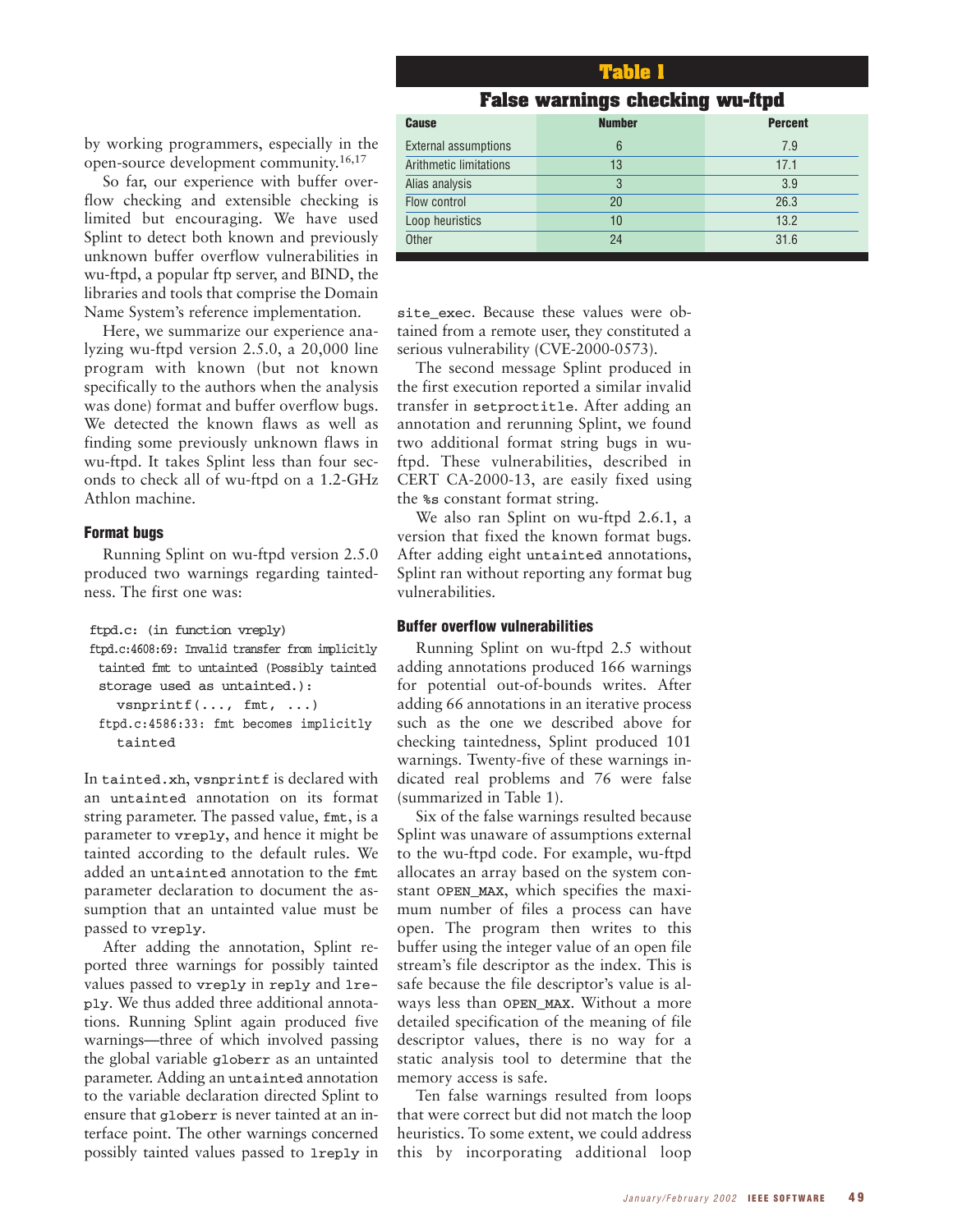**No tool will eliminate all security risks, but lightweight static analysis should be part of the development process for securitysensitive applications.** 

heuristics into Splint, but there will always be some unmatched loops. The remaining 60 spurious messages resulted from limitations in Splint's ability to reason about arithmetic, control flow, and aliases. We're optimistic that implementing known techniques into Splint will overcome many of these limitations without unacceptable sacrifices in efficiency and usability. It is impossible, though, to eliminate all spurious messages because of the general undecidability of static analysis.

**Lightweight static analysis is a prom-<br>ising technique for detecting likely<br>software vulnerabilities, helping pro-<br>grammers fix them before software is de** ising technique for detecting likely software vulnerabilities, helping programmers fix them before software is deployed rather than patch them after attackers exploit the problem.

Although static analysis is an important approach to security, it is not a panacea. It does not replace runtime access controls, systematic testing, and careful security assessments. Splint can only find problems that are revealed through inconsistencies between the code, language conventions, and assumptions documented in annotations. Occasionally, such inconsistencies reveal serious design flaws, but Splint offers no general mechanisms for detecting high-level design flaws that could lead to security vulnerabilities.

The effort involved in annotating programs is significant, however, and limits how widely these techniques will be used in the near future. Providing an annotated standard library solves part of the problem. However, it does not remove the need to add annotations to user functions where correctness depends on documenting assumptions that cross interface boundaries. Much of the work in annotating legacy programs is fairly tedious and mechanical, and we are currently working on techniques for automating this process. Techniques for combining runtime information with static analysis to automatically guess annotations also show promise.18

No tool will eliminate all security risks, but lightweight static analysis should be part of the development process for security-sensitive applications. We hope that the security community will develop a tool suite that codifies knowledge about security vulnerabilities in a way that makes it accessible to all programmers.

Newly discovered security vulnerabilities should not lead just to a patch for a specific program's problem, but also to checking rules that detect similar problems in other programs and prevent the same mistake in future programs. Lightweight static checking will play an important part in codifying security knowledge and moving from today's penetrate-and-patch model to a penetratepatch-and-prevent model where, once understood, a security vulnerability can be codified into tools that detect it automatically.  $\mathbf{\Phi}$ 

# **Acknowledgments**

**David Evans' work is supported by an NSF Career Award and a NASA Langley Research Grant. David Larochelle's work is supported by a Usenix Student Research Grant.**

### **References**

- 1. *Common Vulnerabilities and Exposures,* version 20010918, The Mitre Corporation, 2001; http://cve.mitre.org (current Nov. 2001).
- 2. D. Wagner et al., "A First Step Towards Automated Detection of Buffer Overrun Vulnerabilities," *Proc. 2000 Network and Distributed System Security Symp.,* Internet Society, Reston, Va., 2000; www.isoc.org/ndss2000/ proceedings (current Nov. 2001).
- 3. I. Goldberg et al., "A Secure Environment for Untrusted Helper Applications: Confining the Wily Hacker," *Proc. Sixth Usenix Security Symp.,* Usenix Assoc., Berkeley, Calif., 1996; www.cs.berkeley.edu/~daw/papers/ janus-usenix96.ps (current Nov. 2001).
- 4. D. Evans and A. Twyman, "Flexible Policy-Directed Code Safety," *IEEE Symp. Security and Privacy*, IEEE CS Press, Los Alamitos, Calif., 1999, pp. 32–45.
- 5. A. Baratloo, N. Singh, and T. Tsai, "Transparent Run-Time Defense Against Stack-Smashing Attacks," *Proc. Ninth Usenix Security Symp.*, Usenix Assoc., Berkeley, Calif., 2000; www.usenix.org/events/usenix2000/ general/baratloo.html (current Nov. 2001).
- 6. C. Cowan et al., "StackGuard: Automatic Adaptive Detection and Prevention of Buffer Overflow Attacks," *Proc. Seventh Usenix Security Symp.*, Usenix Assoc., Berkeley, Calif., 1998; http://immunix.org/ StackGuard/usenixsc98.pdf (current Nov. 2001).
- 7. D. Evans, "Static Detection of Dynamic Memory Errors," *SIGPLAN Conf. Programming Language Design and Implementation*, ACM Press, New York, 1996, pp. 44–53.
- 8. G. Ramalingam, "The Undecidability of Aliasing," *ACM Trans. Programming Languages and Systems*, vol. 16, no. 5, 1994, pp. 1467–1471.
- 9. J. Viega et al., "ITS4 : A Static Vulnerability Scanner for C and C++ Code," *Proc. Ann. Computer Security Applications Conf.,* IEEE CS Press, Los Alamitos, Calif., 2000; www.acsac.org/2000/abstracts/78.html (current Nov. 2001).
- 10. D. Larochelle and D. Evans, "Statically Detecting